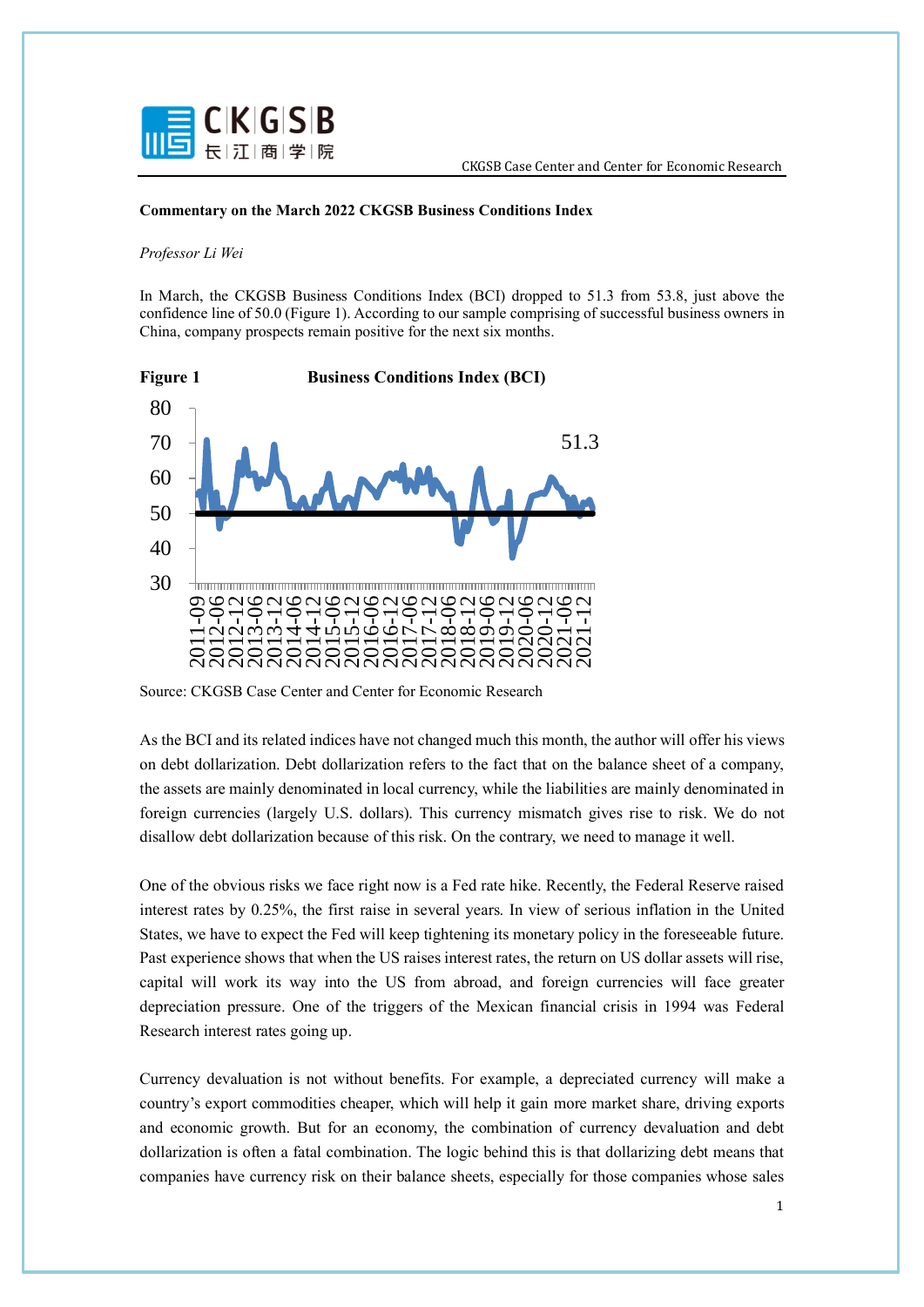

are denominated in their own currency. For most enterprises, when the local currency depreciates, the assets of the enterprise do not change, but the liabilities increase, and the interest expenses settled in the local currency also increase, and many of the assets of the enterprise are long-term assets that are not easily realized, such as machinery and equipment. In this way, the company has the equivalent of a large increase in its debt and financial costs, and eventually, such debt might be overwhelming. When a country has a large number of such bankrupt companies, trouble for the economy is around the corner.

In addition to this, there is a more dangerous combination, namely a fixed exchange rate and debt dollarization. A fixed exchange rate is equivalent to the government providing companies with free insurance against the risk of changes to the exchange rate, which may encourage companies to borrow dollars, especially when the interest rate on dollar loans is low. Historically, there have been many examples of the combination of a fixed exchange rate and debt dollarization leading to currency crises, such as the Mexican financial crisis in 1994, the South Korean financial crisis in 1997, and the Argentine financial crisis in 2001. Before these financial crises, these countries each had a loose or tight fixed exchange rate policy, especially Argentina, which directly bound the peso to the US dollar at 1:1, and implemented the currency board system, which is a very strict fixed exchange rate system.

Why is fixed exchange rate and debt dollarization such a dangerous combination? The reason is that when a country's economy is in trouble, the government's resources to maintain a fixed exchange rate will be in trouble. When the market realizes this, there will be speculative forces attacking the currency, and shorting the currency will come first to mind. In order to maintain the certain exchange rate level, the central bank of the attacked country generally has three options: using foreign exchange reserves to buy local currency, raising interest rates, or implementing capital controls. The weakness of the first method is that foreign exchange reserves are limited, and it is impossible for a country to hold a large amount of foreign exchange reserves for a long time for temporary needs, and the opportunity cost of doing so is extremely high. The problem with the second method is that high interest rates will hit companies' domestic operations, because they will have to pay more to borrow. Many countries try their best to avoid this kind of economic self-harm. The problem with the third method is that it breaks the It reduces policy continuity, creates uncertainty for investors, and capital controls themselves distort markets, resulting in a net loss of welfare. Over time, people will find more and more loopholes in capital controls, and more and more ways to circumvent them, so capital controls, while not entirely unhelpful, are not the best option either.

On a side note, fixed exchange rates and debt dollarization are a dangerous combination for most companies, but not for some, typically exporters. At present, most export enterprises settle their income in US dollars. When the local currency depreciates, the assets and liabilities of the enterprises will change in the same direction, so the risks brought by the exchange rate can be hedged to a large extent.

China had a fixed exchange rate system for a long time, and its exchange rate is nowhere near fully